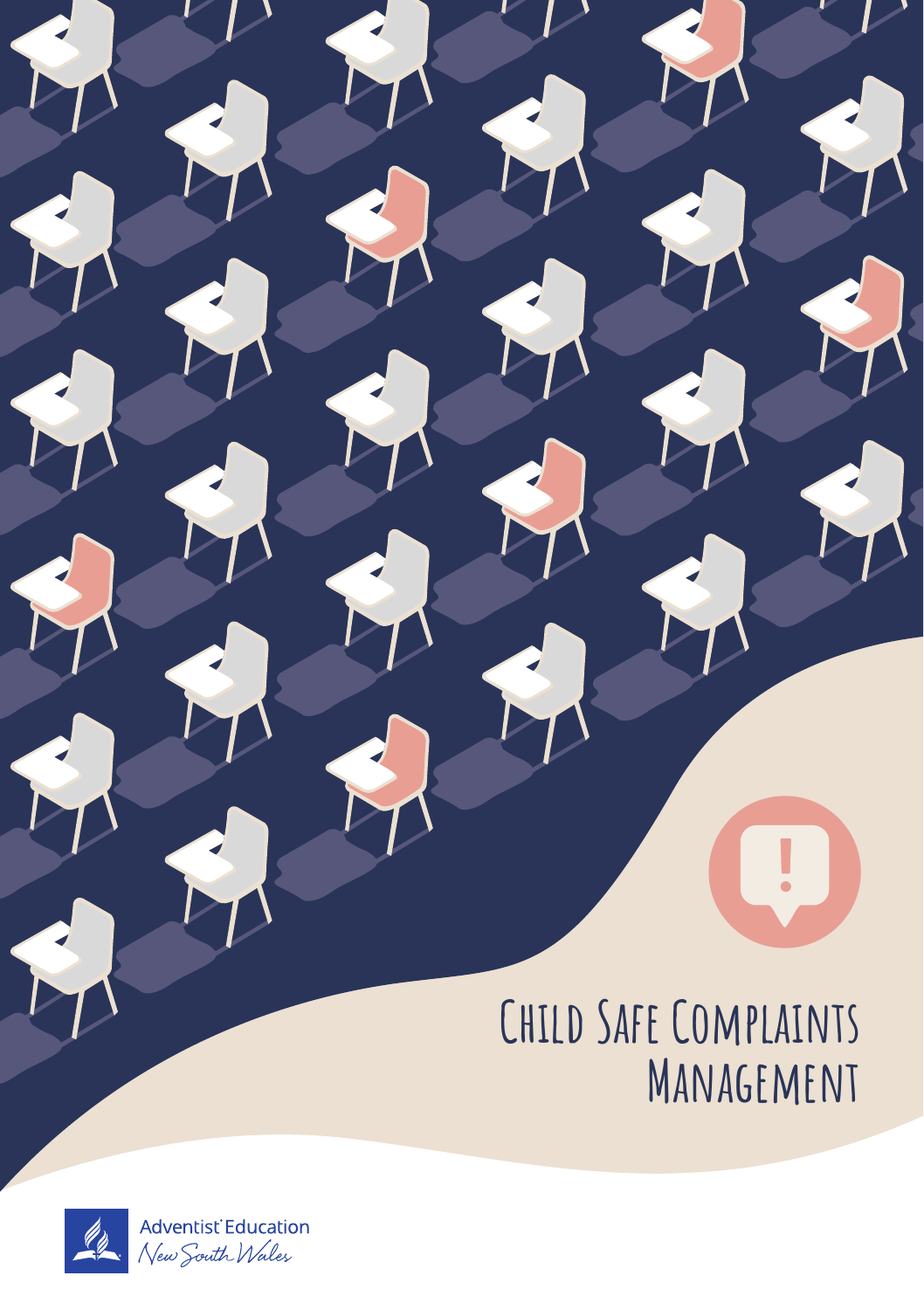A complaint is an expression of dissatisfaction with an action taken, decision made, or service provided, or with the failure to provide a service, take action or make a decision at the School/College.

**A complaint can be made by anyone including a student, former student, parent/carer, other family member, staff member, Volunteer, Contractor or member of the wider community.**

A complaint therefore includes any disclosure, allegation, suspicion, concern or internal report of:

| a breach of the School/College's Child Safe<br>Codes of Conduct | a child safety incident or concern alleged to<br>have occurred, be occurring or be at risk of<br>occurring at school or a School/College event |
|-----------------------------------------------------------------|------------------------------------------------------------------------------------------------------------------------------------------------|
|                                                                 |                                                                                                                                                |
| Reportable Conduct                                              | other staff misconduct (such as a procedural<br>breach of the Child Safe Program).                                                             |

For the purposes of this Policy, we call these "child safe-related complaints" and we refer to School/College Staff, Volunteers or Contractors as "Staff" or "staff members".

A child safe-related complaint also includes any complaint about the School/College's response to or management of a child safety incident or concern, including complaints alleging non-compliance with our procedures for Responding to and Reporting Child Safety Incidents or Concerns.

It is the Principal's responsibility to ensure the efficient and effective organisation, management and administration of the School/College's complaints handling processes.

This Policy is to be read in conjunction with the Complaints Handling Guidelines, available here .

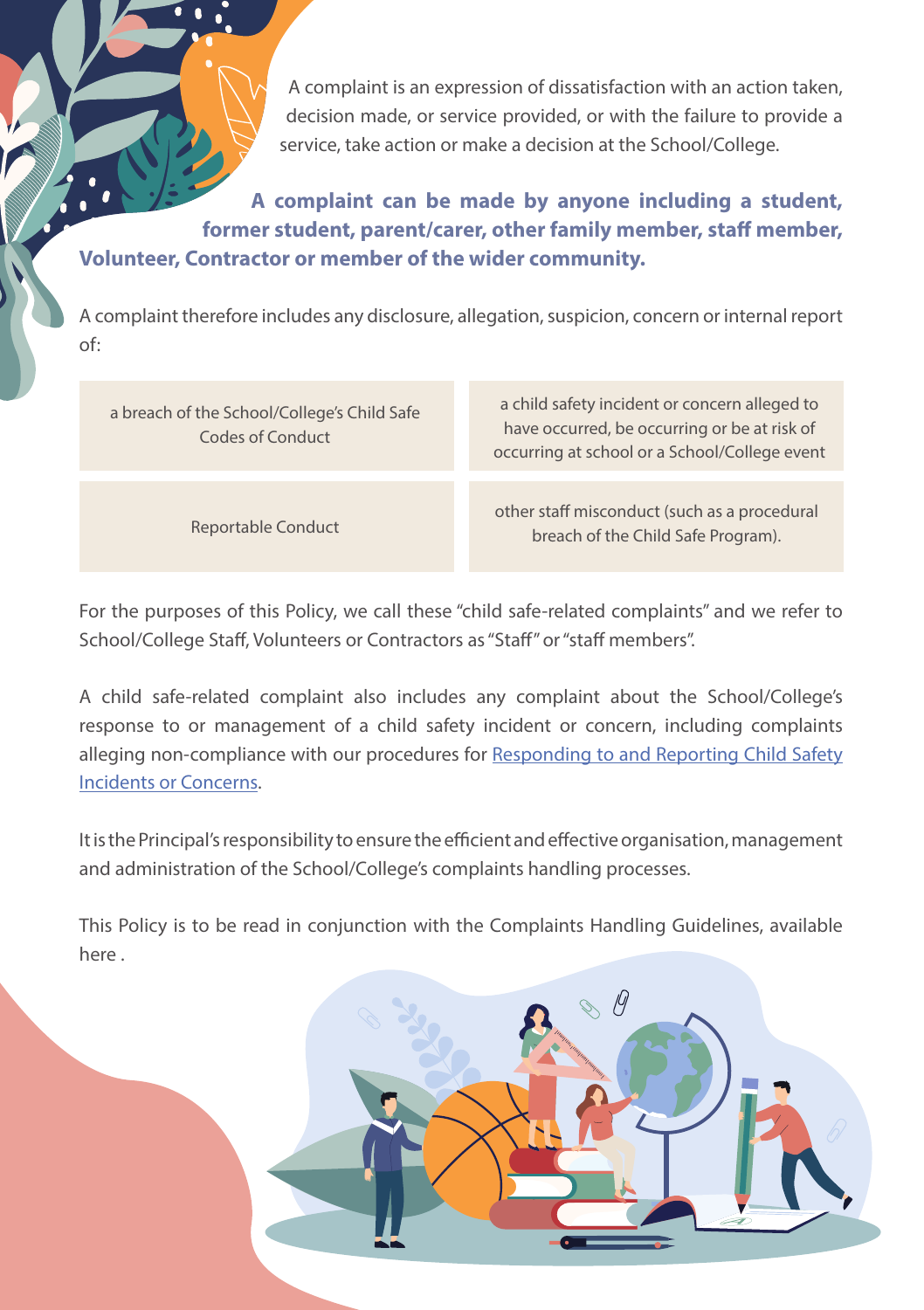# **Child-Focused Complaints Handling**

A child-focused complaints handling process is important for helping students and others at the School/College make complaints, whether about child protection and safety or otherwise. This Policy sets out how the School/College, as a child safe organisation, has and implements a child- focused complaints handling system.

This Child Safe Complaints Management Policy is communicated to and understood by students, Staff, Volunteers, Contractors and parents/carers, and ensures that child safe-related complaints are handled in a timely, fair and transparent manner.

It is summarised in our public-facing Complaints Handling Guidelines and our public facing Procedures for Managing Child Safety Incidents or Concerns At or Involving the School or its Staff. A child-friendly version of this Policy is also provided to students.

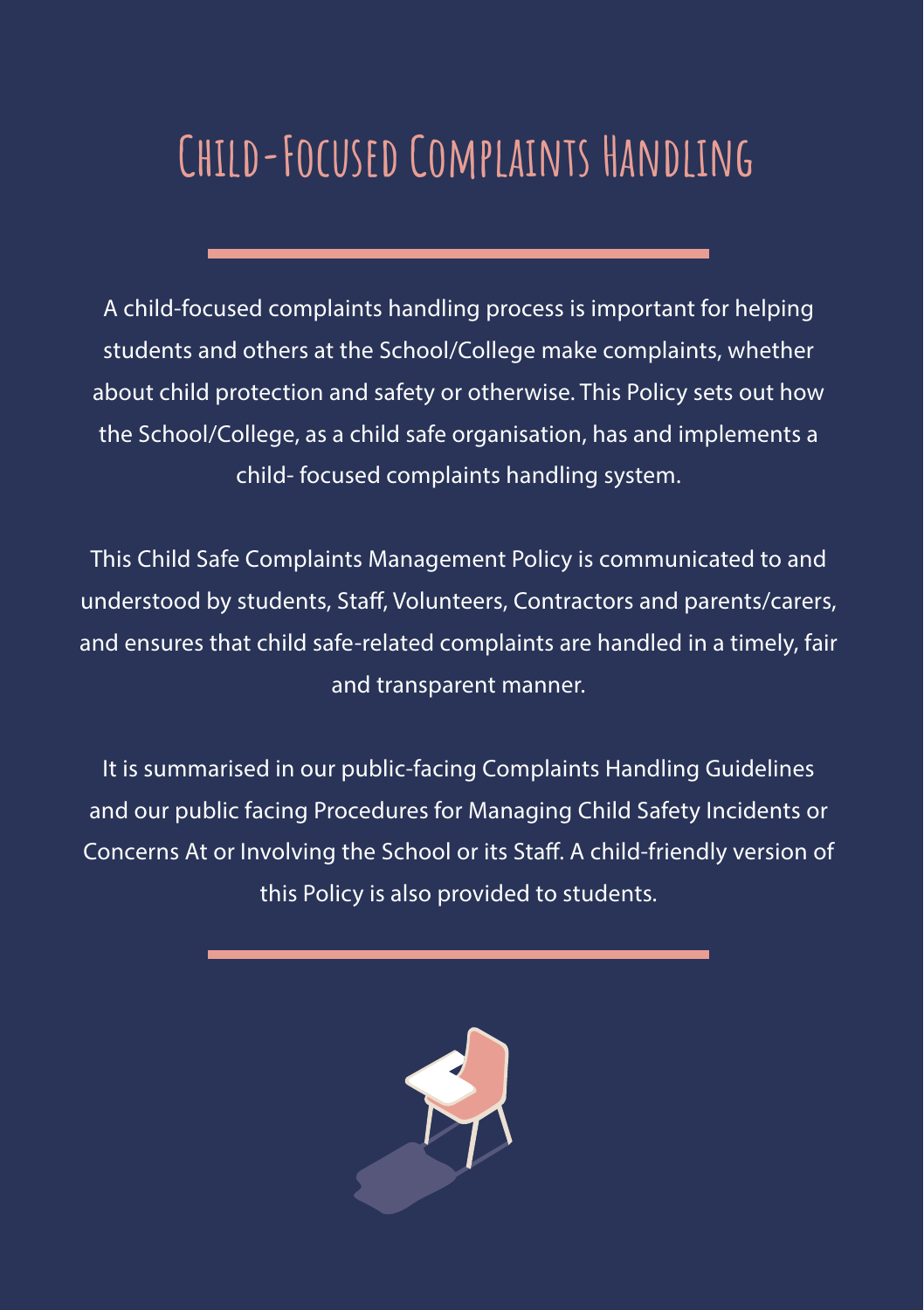## Making a Child Safe-Related Complaint

The School/College has developed complaints handling processes, to enable:

simple and appropriate avenues for students, Staff, Volunteers, Contractors, parents/carers and the wider community to make a complaint, including child safe-related complaints

confidentiality and accessibility for all members of the School/College community.

#### Anyone can make a child safe-related complaint:



Parents/carers, family members and other community members who have child safe concerns about the School/College, its students or staff members are asked to follow the procedures set out in our Child Safe Policy and to contact the School/College's Senior Child Safety Advocate the Principal, by phoning the phone numbers listed in the table provided or emailing the email addresses listed in the table provided or if the concern relates to the Principal, the CEO/ Executive Director of Education

of the relevant Adventist Schools company.

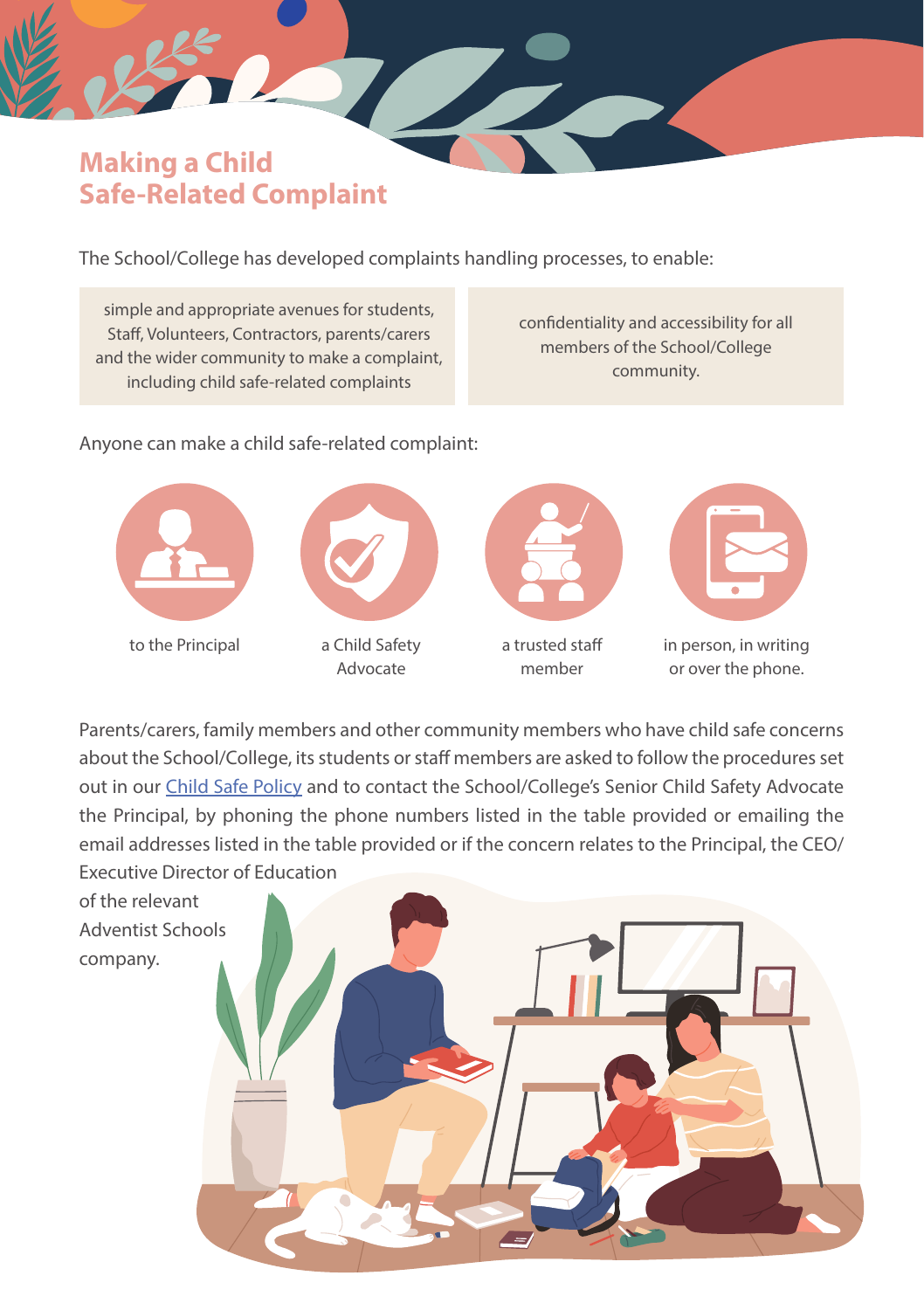# The Policies and Procedures in this Section

Students have multiple pathways to make complaints, including child safe-related complaints, at the School/College. These include:

disclosing child safety incidents or concerns, including abuse, grooming or other harm of themselves or of any other child or student aged 18 or over, to any staff member or a Child Safety Advocate. This might be done:



using the School/College Anonymous Child Protection Mechanism, which is located here to disclose child safety incidents or concerns, including abuse or other harm of themselves or of any other child or student aged 18 or over, anonymously 2

#### by contacting 3

| <b>AIS</b>         | www.aisnsw.edu.au          | $(02)$ 9299 2845                   |
|--------------------|----------------------------|------------------------------------|
| Interrelate        | www.interrelate.org.au     | 1300473528<br>(02)88827800         |
| HeadSpace          | https://headspace.org.au   | $(03)$ 90270100                    |
| l ifeline          | www.lifeline.org.au        | 131114<br>1800551800 Kids Helpline |
| ChildWise          | www.childwise.org.au       | 1300244539                         |
| <b>Bravehearts</b> | https://bravehearts.org.au | $(07)$ 5552 3000<br>1800 272 831   |

**Students, parents/carers, family members and other community members can also raise child safe- related complaints through the School/College's Complaints Handling Guidelines, available here.**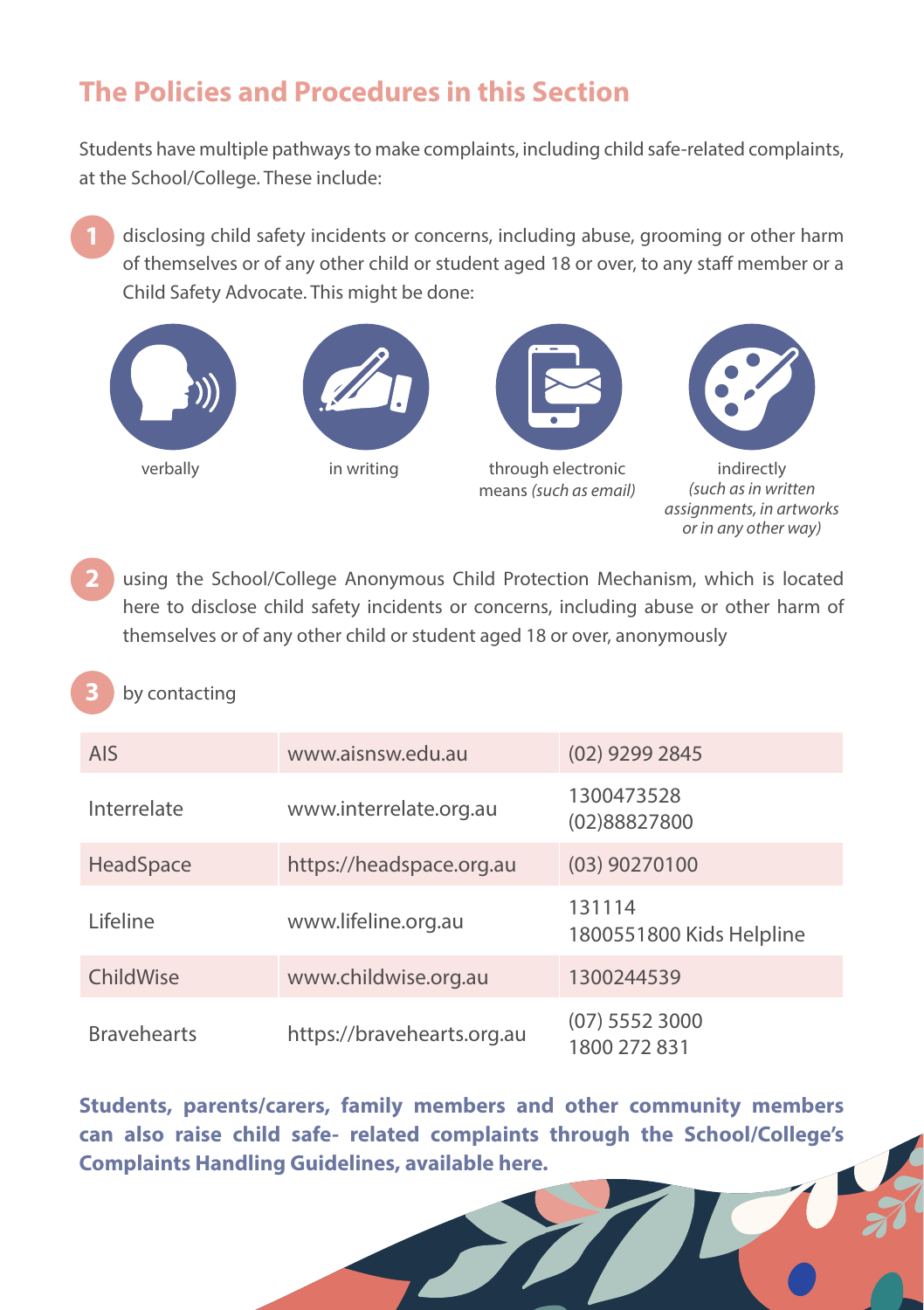### Responding to a Child Safe-Related Complaint

#### **Support for Complainants**

Whenever a complaint containing information about child safety incidents or concerns is received, the complainant is offered support and assistance under our Support following Child Safety Incident or Disclosure policy.

#### **Internal and External Reporting**

All Staff, Volunteers, and Contractors must follow the School/College's procedures for Responding to and Reporting Child Safety Incidents or Concerns if any information contained in a complaint that is made to them raises a concern that a student may have been subject to, or may be at risk of, abuse or other harm at the School/College or a School/College event, or from a staff member. This includes in particular:

- Reporting a Child Safety Incident or Concern Internally
- Failure to Protect
- Mandatory Reporting to DCJ
- Voluntary Reporting to DCJ
- Reportable Conduct
- Reporting to Police

If a complaint is about the Principal, the complaint must be referred to the Board of Directors.

# Managing a Child Safe-Related Complaint

Complaints about child safety incidents and concerns occurring at or involving the School/ College or its staff members, as well as complaints about non-compliance with our procedures for Responding to and Reporting Child Safety Incidents or Concerns, are managed in accordance with the relevant policies and procedures in our Child Safe Program together with any relevant guidelines set out in our Complaints Handling Guidelines, regardless of how that concern was raised.

### **Taken together, these policies set out roles, responsibilities and procedures for responding to different kinds of child safe-related complaints at or involving the School/College.**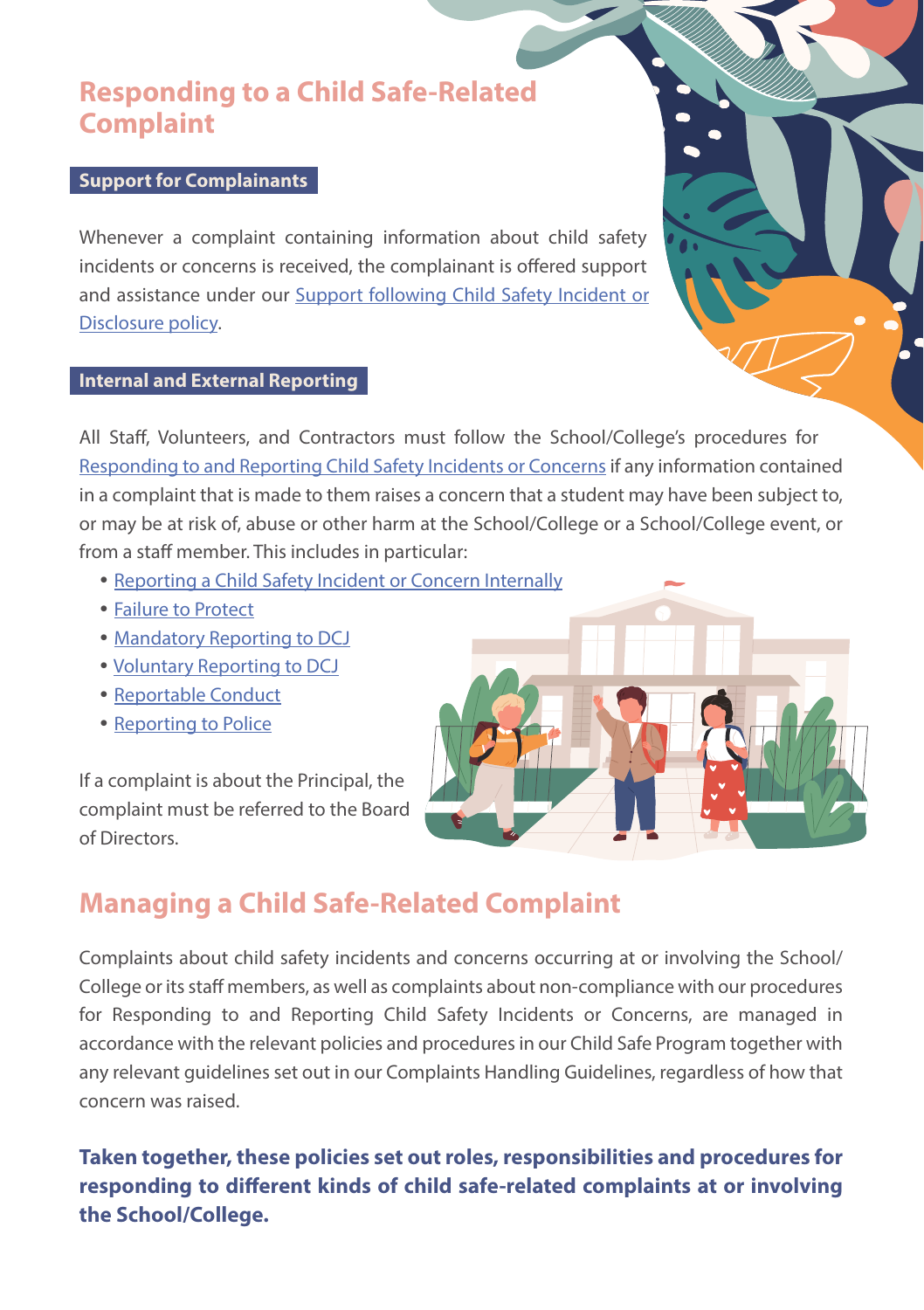For example, Reportable Conduct sets out procedures that will be followed for complaints about inappropriate conduct by Staff, Volunteers and Contractors.

Where the Child Safe Program's requirements differ from Complaints Handling Guidelines, the policies and procedures set out in this Child Safe Program take precedence over those in the Complaints Handling Guidelines. For example, there are differences with respect to who is responsible for managing child safe-related complaints, how investigations are conducted, and record keeping of and information sharing about child safe-related complaints.

# Reviews of Child Safe-Related Complaint Outcomes

Complainants or other persons who are involved in the matter (for example, a staff member whose behaviour is the subject of the complaint, a student who is the victim of the alleged behaviour or their parent/ carer) and who are not satisfied with the management of a child safe-related complaint or its outcome may request an internal review of:

- the procedures undertaken
- findings made
- disciplinary actions proposed or taken
- other outcomes (including a decision not to make a finding or to take disciplinary or other action).

**Requests for internal reviews should be made to the Leadership Team ADCOM or School Company ADCOM.**



# Record Keeping about Child Safe-Related **Complaints**

Because of the confidentiality and privacy issues that arise with respect to child safety incidents and concerns, records of complaints that contain

information about child safety incidents or concerns are not held within our general complaint handling record keeping system.

These complaints are recorded in a separate Child Safe Incidents and Complaints Register. These complaints are instead recorded as a child safety incident or concern, under our Child Safe Record Keeping policy.